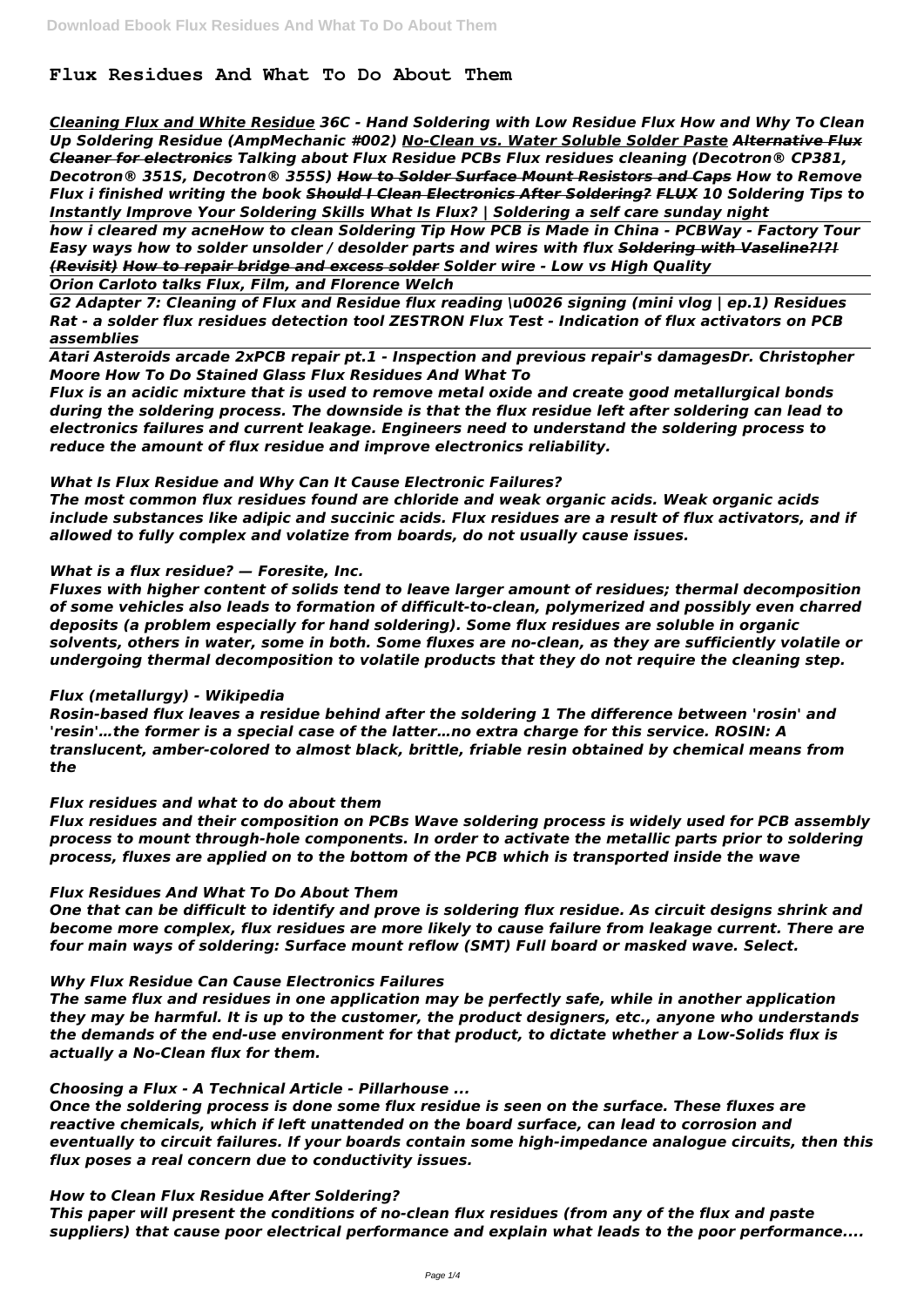### *(PDF) What makes no-clean flux residue benign?*

*The flux residue forms a conductive path connecting an anode to a cathode. The results are either electrical leakage (a temporary problem) or dendrite growth (a permanent problem). Use of lead-free alloys have increased visible residues on circuit assemblies.*

### *Problem with 'No Clean' Solder Flux Residue*

*Technicians use flux to properly solidify and connect the electrical components using a different kind of soldering process. When you apply to solder flux paste or only solder flux, it leaves residues on the boards. The tailings can eat up the components slowly and result in a damaged PCB board over time.*

### *How To Clean Flux from PCB:An In-Depth Guideline*

*With the predominance of no-clean soldering processes and ever decreasing component standoff, the industry has had to consider the reliability of, what may be, partially activated or "gooey" flux residues under component bodies.*

### *The Effects of Flux Residues on Reliability*

*Flux Residue & ICT No-Clean flux residues are mostly designed to be test-probable. The residue could be soft & gummy for easy probe penetration or hard & brittle so that it shatters upon probe contact. In addition, the residue needs to be designed to minimize probe maintenance and prevent clogging of the probes that in turn causes false failures.*

### *Flux Residue Causing Test Issues*

*The flux acts as an agent to clean oxidation from the surface of the metal so that the melted solder can flow. Afterward, flux residue can be removed from the solder joint with commercial flux removers. There are all-purpose, heavy duty, no-clean, rosin and water-soluble flux removers.*

#### *How to Clean Flux Residue After Soldering | Our Pastimes*

*Solder pastes with a IPC J-STD-004 classification of ROL0 or ROL1 rely heavily on two basic mechanisms to render the flux residue as "noclean": (1) the encapsulating properties that the rosin provides and (2) the heat activation/decomposition of the chemicals in the flux, commonly known as "activators."*

## *Effect of Reflow Profiling on Solder Paste Flux Residues*

*Light (white) residues of organic nature can often be found after soldering and/or cleaning the PCB. Fluxes on rosin basis facilitate the removal of residues.. The white residues are mostly caused by layers still adherent before soldering. In fewer cases they are due to the flux only.*

## *Flux residues on PCB / components - TechnoLab GmbH*

*The irregular dark areas are pockets of residual flux, while the red areas in between are where the once open fracture has healed shut with microscopic amounts of what is essentially synthetic ruby. In some places, the flux residue appears transparent. This is an illusion produced by reflection off the surfaces of the flux pockets.*

## *Fracture Healing of Ruby • Fluxed Up*

*The dirty little secret is that flux residues will not evaporate along with the solvent. You may dissolve the flux, and some of the residues will soak into the swab, but most of the residues will settle back onto the board surface. Many times these white residues are more difficult to remove than the original flux.*

## *Flux Remover | Rosins and Cleaners From Chemtronics ...*

*The coating remains a contiguous sheet, but adhesion has failed at the interface of the flux residue*

*and the coating. Upon inspection, the flux residue is still adhered to both the board and the coating, but had suffered a cohesive failure and disintegrated, leading to a delamination condition. Fig.3-4*

*Cleaning Flux and White Residue 36C - Hand Soldering with Low Residue Flux How and Why To Clean Up Soldering Residue (AmpMechanic #002) No-Clean vs. Water Soluble Solder Paste Alternative Flux Cleaner for electronics Talking about Flux Residue PCBs Flux residues cleaning (Decotron® CP381, Decotron® 351S, Decotron® 355S) How to Solder Surface Mount Resistors and Caps How to Remove Flux i finished writing the book Should I Clean Electronics After Soldering? FLUX 10 Soldering Tips to Instantly Improve Your Soldering Skills What Is Flux? | Soldering a self care sunday night how i cleared my acneHow to clean Soldering Tip How PCB is Made in China - PCBWay - Factory Tour Easy ways how to solder unsolder / desolder parts and wires with flux Soldering with Vaseline?!?! (Revisit) How to repair bridge and excess solder Solder wire - Low vs High Quality*

*Orion Carloto talks Flux, Film, and Florence Welch*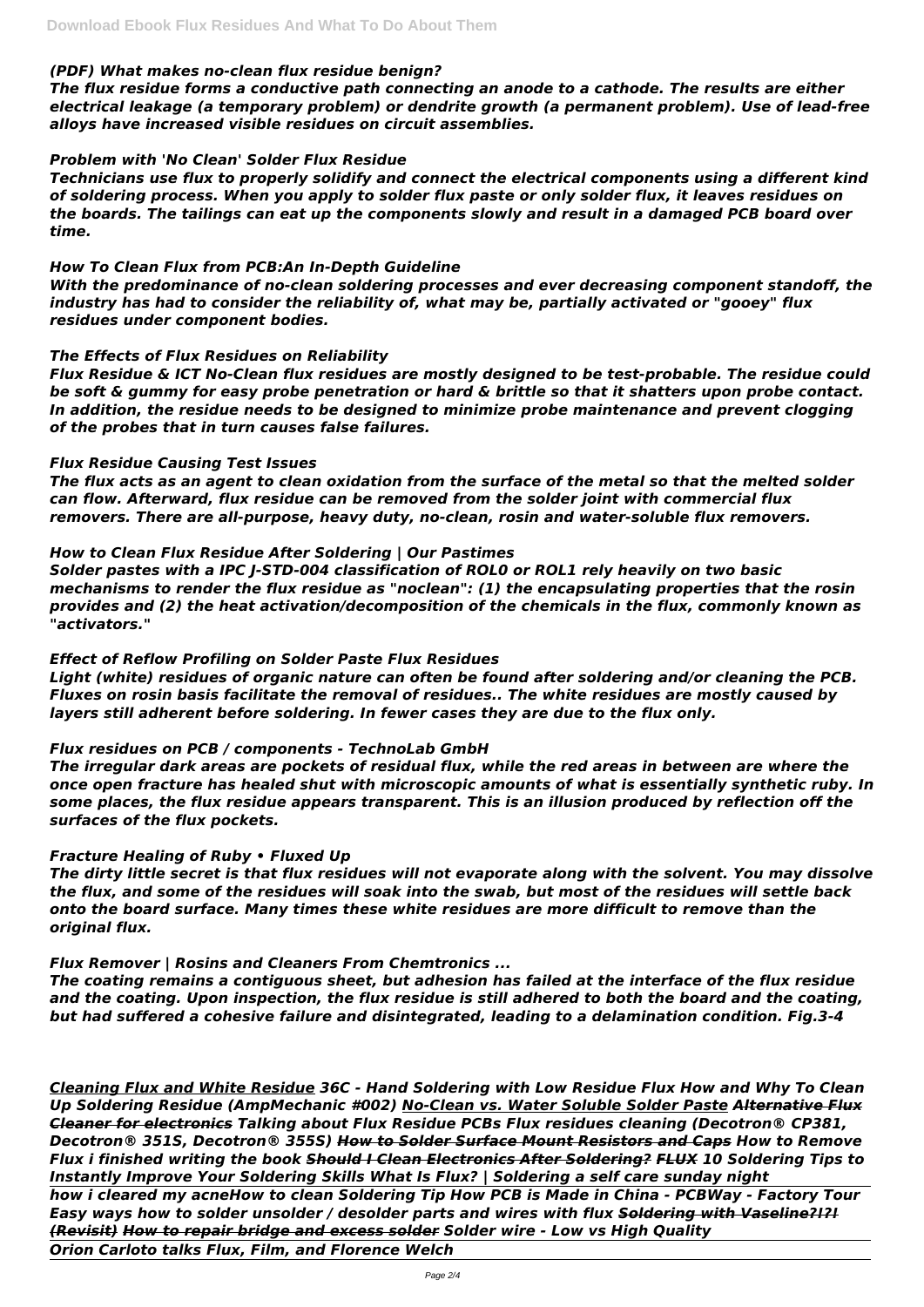## *G2 Adapter 7: Cleaning of Flux and Residue flux reading \u0026 signing (mini vlog | ep.1) Residues Rat - a solder flux residues detection tool ZESTRON Flux Test - Indication of flux activators on PCB assemblies*

*Atari Asteroids arcade 2xPCB repair pt.1 - Inspection and previous repair's damagesDr. Christopher Moore How To Do Stained Glass Flux Residues And What To*

*Flux is an acidic mixture that is used to remove metal oxide and create good metallurgical bonds during the soldering process. The downside is that the flux residue left after soldering can lead to electronics failures and current leakage. Engineers need to understand the soldering process to reduce the amount of flux residue and improve electronics reliability.*

## *What Is Flux Residue and Why Can It Cause Electronic Failures?*

*The most common flux residues found are chloride and weak organic acids. Weak organic acids include substances like adipic and succinic acids. Flux residues are a result of flux activators, and if allowed to fully complex and volatize from boards, do not usually cause issues.*

## *What is a flux residue? — Foresite, Inc.*

*Fluxes with higher content of solids tend to leave larger amount of residues; thermal decomposition of some vehicles also leads to formation of difficult-to-clean, polymerized and possibly even charred deposits (a problem especially for hand soldering). Some flux residues are soluble in organic solvents, others in water, some in both. Some fluxes are no-clean, as they are sufficiently volatile or undergoing thermal decomposition to volatile products that they do not require the cleaning step.*

## *Flux (metallurgy) - Wikipedia*

*Rosin-based flux leaves a residue behind after the soldering 1 The difference between 'rosin' and 'resin'…the former is a special case of the latter…no extra charge for this service. ROSIN: A translucent, amber-colored to almost black, brittle, friable resin obtained by chemical means from the*

## *Flux residues and what to do about them*

*Flux residues and their composition on PCBs Wave soldering process is widely used for PCB assembly process to mount through-hole components. In order to activate the metallic parts prior to soldering process, fluxes are applied on to the bottom of the PCB which is transported inside the wave*

## *Flux Residues And What To Do About Them*

*One that can be difficult to identify and prove is soldering flux residue. As circuit designs shrink and become more complex, flux residues are more likely to cause failure from leakage current. There are four main ways of soldering: Surface mount reflow (SMT) Full board or masked wave. Select.*

## *Why Flux Residue Can Cause Electronics Failures*

*The same flux and residues in one application may be perfectly safe, while in another application they may be harmful. It is up to the customer, the product designers, etc., anyone who understands the demands of the end-use environment for that product, to dictate whether a Low-Solids flux is actually a No-Clean flux for them.*

## *Choosing a Flux - A Technical Article - Pillarhouse ...*

*Once the soldering process is done some flux residue is seen on the surface. These fluxes are reactive chemicals, which if left unattended on the board surface, can lead to corrosion and eventually to circuit failures. If your boards contain some high-impedance analogue circuits, then this flux poses a real concern due to conductivity issues.*

## *How to Clean Flux Residue After Soldering?*

*This paper will present the conditions of no-clean flux residues (from any of the flux and paste*

*suppliers) that cause poor electrical performance and explain what leads to the poor performance....*

## *(PDF) What makes no-clean flux residue benign?*

*The flux residue forms a conductive path connecting an anode to a cathode. The results are either electrical leakage (a temporary problem) or dendrite growth (a permanent problem). Use of lead-free alloys have increased visible residues on circuit assemblies.*

## *Problem with 'No Clean' Solder Flux Residue*

*Technicians use flux to properly solidify and connect the electrical components using a different kind of soldering process. When you apply to solder flux paste or only solder flux, it leaves residues on the boards. The tailings can eat up the components slowly and result in a damaged PCB board over time.*

### *How To Clean Flux from PCB:An In-Depth Guideline*

*With the predominance of no-clean soldering processes and ever decreasing component standoff, the*